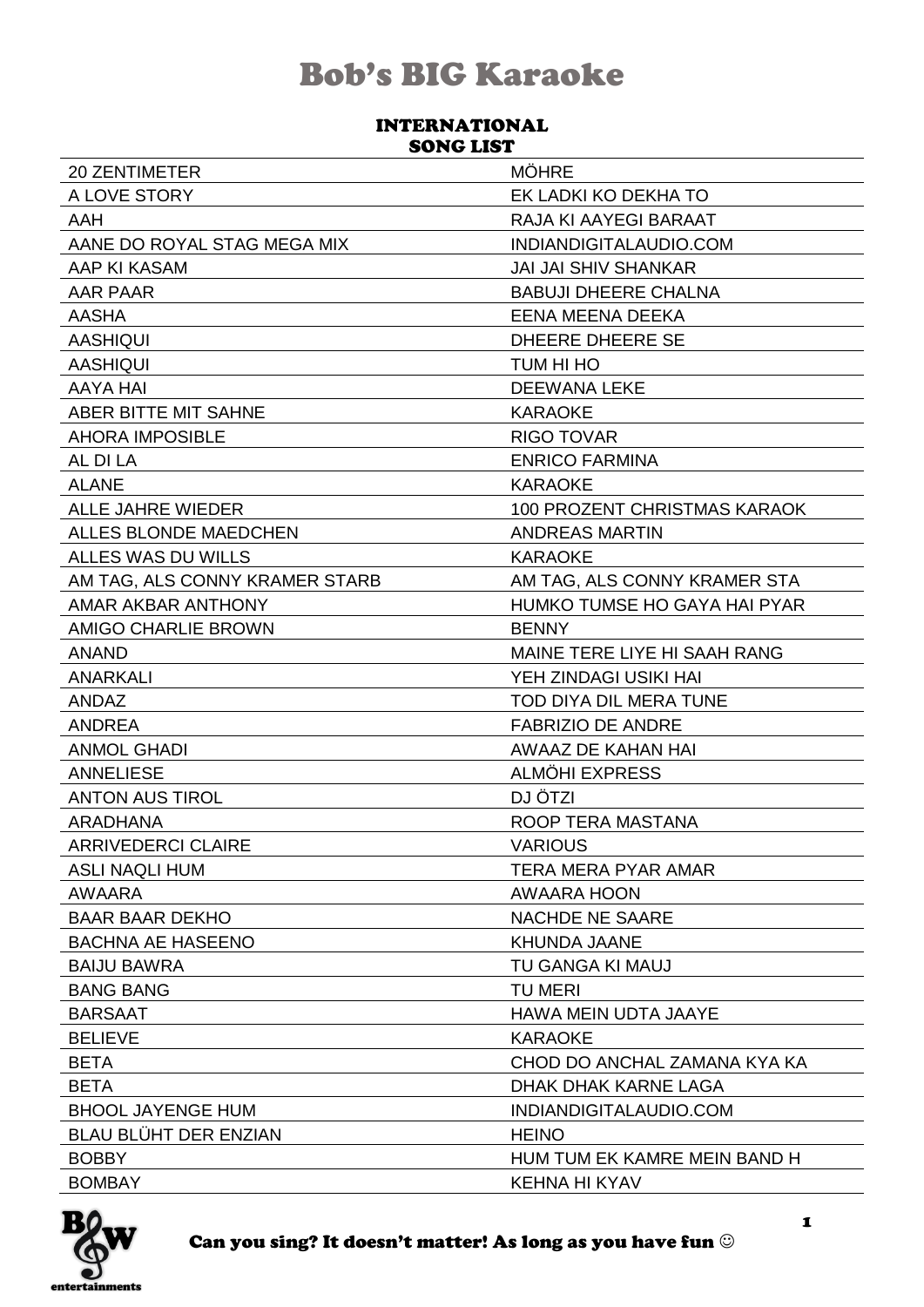| <b>BOYS</b>                    | <b>SABRINA</b>              |
|--------------------------------|-----------------------------|
| <b>BUNTY AUR BABLI</b>         | <b>KAJRA RE</b>             |
| C.I.D                          | YEH HAI BOMBAY MERI JAAN    |
| <b>CAIPIRINHA</b>              | <b>BEBEL GILBERTO</b>       |
| <b>CARAVAN</b>                 | PIYA TU AB TO AAJA          |
| <b>CARUSO</b>                  | <b>LUCIO DALLA</b>          |
| <b>CHAUDHVIN KA CHAND</b>      | CHAUDHVIN KA CHAND HO       |
| <b>CHHALIA</b>                 | <b>DUM DUM DIGA DIGA</b>    |
| CHIRPY, CHIRPY, CHEEP, CHEEP   | <b>ALPENSEPP</b>            |
| <b>CHORI CHORI</b>             | <b>AAJA SANAM</b>           |
| <b>CIAO BAMBINA</b>            | <b>ENRICO FARMINA</b>       |
| COCO JAMBOO                    | <b>KARAOKE</b>              |
| <b>COUNTRY ROADS</b>           | <b>HERMES HOUSE BAND</b>    |
| CUANDO TU CARIÑO               | <b>RIGO TOVAR</b>           |
| <b>CUMME</b>                   | <b>ENRICO FARMINA</b>       |
| DA NAHM ER SEINE GITARRE       | <b>KARAOKE</b>              |
| <b>DABANGG</b>                 | <b>MUNNI BADNAAM</b>        |
| <b>DABANGG</b>                 | TERE MAST MAST DO NAIN      |
| <b>DADDY COOL</b>              | <b>KARAOKE</b>              |
| <b>DARD</b>                    | AFSANA LIKH RAHI HOON       |
| <b>DARR</b>                    | <b>JAADU TERI NAZAR</b>     |
| DE LUSTIGEN HOLZHACKERLEIT     | <b>RANDFICHTEN</b>          |
| <b>DER EIERMANN</b>            | <b>VARIOUS</b>              |
| DER JUNGE MIT DER MUNDHARMONIK | <b>BERND CLÜVER</b>         |
| <b>DEVDAS</b>                  | <b>MAAR DALA</b>            |
| <b>DHANUSH</b>                 | <b>WHY THIS KOLAVERI DI</b> |
| <b>DHARAM VEER</b>             | O MERI MEHBOOBA             |
| <b>DHARMATMA</b>               | KYA KHOOB LAGTI HO          |
| <b>DHUNKI</b>                  | <b>DHUNKI</b>               |
| DICH ZU ZU LIEBEN              | <b>KARAOKE</b>              |
| DIE KARAWANE ZIEHT WEITER      | <b>HÖHNER</b>               |
| DIE KLEINE KNEIPE              | PETER ALEXANDER             |
| DIE SONNE VON CAPRI            | <b>FERNANDO EXPRESS</b>     |
| <b>DIL</b>                     | MUJHE NEEND NA AAYE         |
| DIL APNA AUR PREET PARAI       | AJEEB DASTAN HAI YEH        |
| <b>DIL SE</b>                  | <b>CHAIYYA CHAIYYA</b>      |
| DIL VIL PYAR VYAR              | TERE BINA ZINDAGI SE KOI    |
| <b>DILWALE</b>                 | <b>GERUA</b>                |
| DILWALE DULHANIA LE JAYENGE    | TUJHE DEKHA TO              |
| DO PFEIFT DR FUCHS             | <b>RANDFICHTEN</b>          |
| <b>DOLCE VITA</b>              | PAUL MAZZOLINI              |
| <b>DOLCE VITA</b>              | <b>RYAN PARIS</b>           |
| <b>DON</b>                     | YEH MERA DIL YAAR KA DIWANA |
| EINMAL HUEH, EINMAL HOTT       | <b>G.G. ANDERSON</b>        |

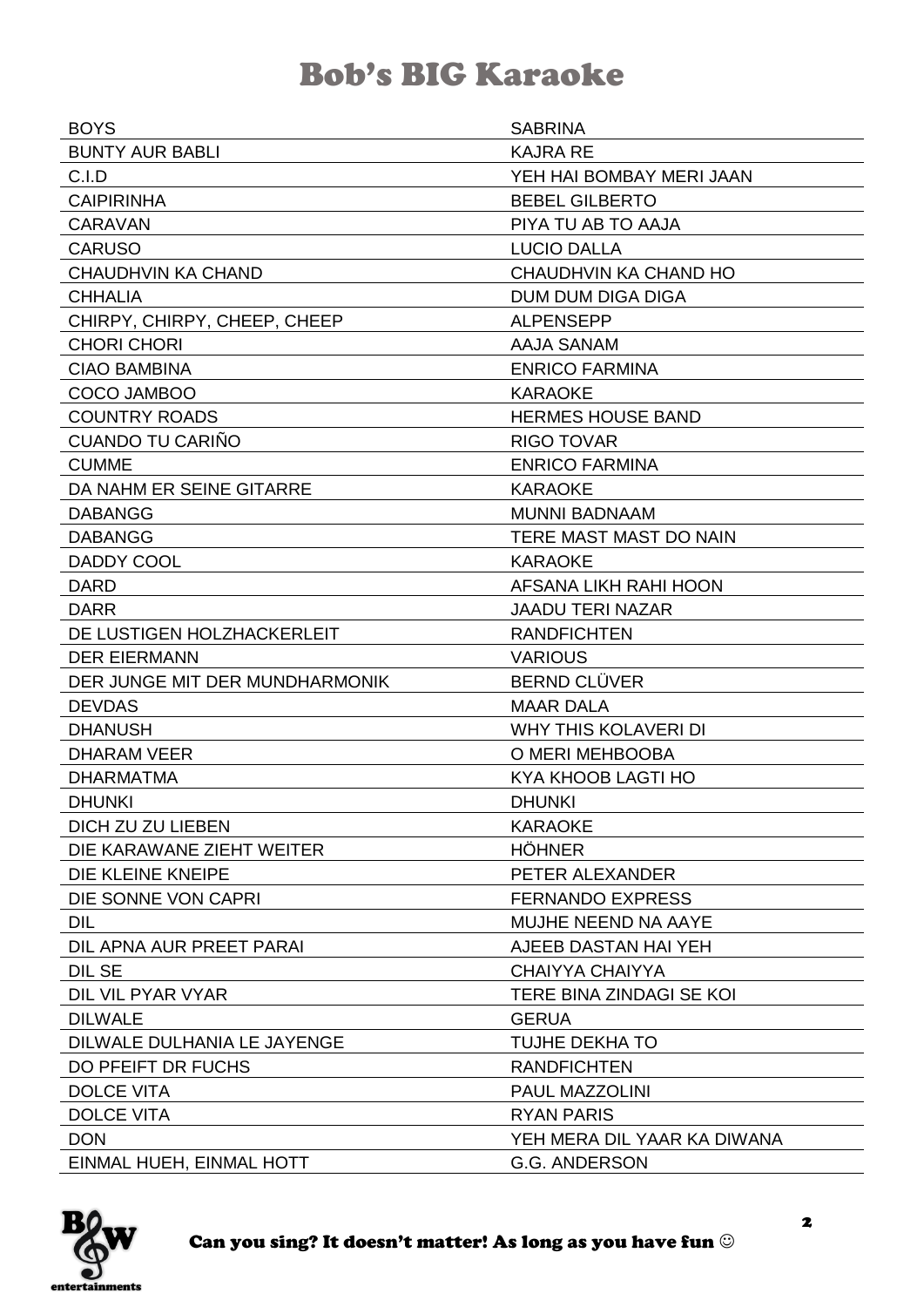| EISGEKÜHLTER BOMMERLUNDER       | DIE TOTEN HOSEN                |
|---------------------------------|--------------------------------|
| EK DUJE KE LIYE                 | <b>HUM BANE TUM BANE</b>       |
| <b>EK VILLAIN</b>               | <b>GALLIYAN</b>                |
| <b>ENGEL</b>                    | <b>RAINHARD FENDRICH</b>       |
| <b>ENNA SONA</b>                | <b>ARIJIT SINGH</b>            |
| ES GIBT KEIN BIER AUF HAWAII    | <b>PAUL KUHN</b>               |
| ES KRIBBEL UND ES PRICKELT      | <b>KARAOKE</b>                 |
| EVERYBODY LOVES SOMEBODY        | <b>DEAN MARTIN</b>             |
| <b>FALLIN FOR YOU</b>           | <b>COLBIE CALLAIT</b>          |
| <b>FANAA</b>                    | <b>CHAND SIFARISH</b>          |
| <b>FANAA</b>                    | <b>MERE HAATH</b>              |
| <b>FELICITÀ</b>                 | AL BANO E ROMINA POWER         |
| <b>FRANKREICH, FRANKREICH</b>   | <b>VARIOUS</b>                 |
| <b>GANZ IN WEISS</b>            | <b>VARIOUS</b>                 |
| <b>GEMMA BIER TRINKEN</b>       | DJ ÖTZI                        |
| <b>GHAJINI</b>                  | <b>GUZARISH</b>                |
| <b>GHAJINI</b>                  | KAISE MUJHE TUM MIL GAYI       |
| <b>GLAUBST DU ICH BIN BLOED</b> | <b>WOLFGANG PETRY</b>          |
| <b>GLORIA</b>                   | <b>UMBERTO TOZZI</b>           |
| <b>GRIESCHICHER WEIN</b>        | <b>UDO JÜRGENS</b>             |
| <b>GUIDE</b>                    | AAJ PHIR JEENE KI TAMANNA      |
| <b>GURU</b>                     | <b>TERE BINA</b>               |
| <b>HAPPY NEW YEAR</b>           | <b>MENWA LAAGE</b>             |
| HARE RAMA HARE KRISHNA          | <b>DUM MARO DUM</b>            |
| <b>HEAVY CROSS</b>              | <b>GOSSIP</b>                  |
| <b>HELLO AGAIN</b>              | <b>KARAOKE</b>                 |
| <b>HERO</b>                     | TU MERA JAANU HAI              |
| <b>HERZILEIN</b>                |                                |
|                                 | <b>VARIOUS</b>                 |
| HEUTE SCHÜTTE ICH MICH ZU       | <b>KARL DALL</b>               |
| <b>HEY BABY</b>                 | DJ ÖTZI                        |
| <b>HIJO DE LA LUNA</b>          | <b>KARAOKE</b>                 |
| HO' MIR MA NE FLASCHE BIER      | <b>STEFAN RAAB</b>             |
| <b>HOLIDAY</b>                  | AAJ DIL SHAYRANA               |
| <b>HOLIDAY</b>                  | TU HI TOH HAI                  |
| <b>HOTA HAI</b>                 | <b>PYAR DEEWANA</b>            |
| <b>HOWRAH BRIDGE</b>            | <b>MERA NAAM CHIN CHIN CHU</b> |
| <b>HUM</b>                      | <b>JUMMA CHUMMA DE DE</b>      |
| <b>HUM AAPKE HAIN KOUN</b>      | DIDI TERA DEVAR DEEWANA        |
| HUMPTY SHARMA KI DHULHANIA      | <b>SAMJHAWAN</b>               |
| I CAN LOSE MY HEART TONIGHT     | <b>CC CATCH</b>                |
| <b>I GOTTA FEELING</b>          | <b>BLACK EYED PEAS</b>         |
| <b>I LIKE CHOPIN</b>            | <b>GAZEBO</b>                  |
| <b>I LOVE YOU</b>               | <b>BODYGUARD</b>               |

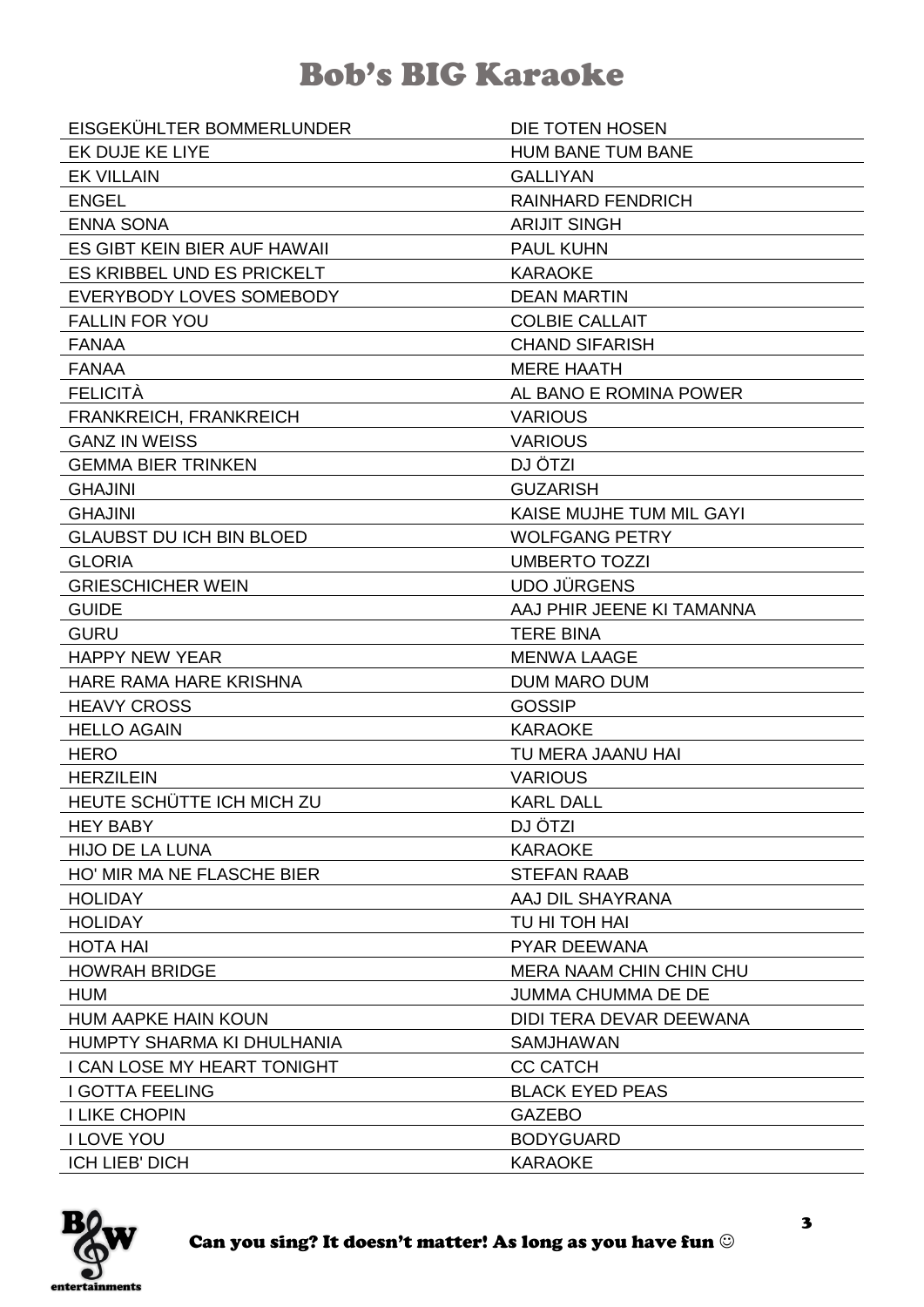| <b>ICH LIEBE DICH</b>                 | <b>CLOWNS UND HELDEN</b>     |
|---------------------------------------|------------------------------|
| ICH WILL MICH VERLIEBEN               | <b>ROSENSTOLZ</b>            |
| <b>IDIOTS</b>                         | BEHTI HAWA SA THA WHO        |
| IF A SONG COULD GET ME YOU            | <b>MARIT LARSEN</b>          |
| <b>IHR KINDERLEIN KOMMET</b>          | 100 PROZENT CHRISTMAS KARAOK |
| <b>IMMER WIEDER SONNTAGS</b>          | <b>KARAOKE</b>               |
| <b>ITALIA</b>                         | <b>ENRICO FARMINA</b>        |
| JA, WENN WIR ALLE ENGLEIN WÄRE        | JA, WENN WIR ALLE ENGLEIN WA |
| <b>JAAL</b>                           | <b>SUN JA DIL KI DASTAN</b>  |
| <b>JAB JAB PHOOL KHILE</b>            | YEH SAMA SAMA HAI YE PYAR KA |
| <b>JAB KISI SE</b>                    | DIL KYA KARE                 |
| <b>JAB WE MET</b>                     | MAUJA HI MAUJA               |
| <b>JAB WE MET</b>                     | TUM SE HI                    |
| <b>JENSEITS VON EDEN</b>              | <b>KARAOKE</b>               |
| <b>JESSIE</b>                         | <b>KARAOKE</b>               |
| <b>JETZT GEHT DIE PARTY RICHTIG L</b> | <b>SEVERIN</b>               |
| <b>JEWEL THIEF</b>                    | <b>HONTON MEIN AISI BAAT</b> |
| <b>JO JEETA WOHI SIKANDAR</b>         | PEHLA NASHA                  |
| <b>JUNGLE DRUM</b>                    | <b>EMILIANA TORRINI</b>      |
| <b>JUNGLEE</b>                        | YAHOO CHAHE KOI MUJHE JUNGLE |
| KABHI ALVIDA NAA KEHNA                | <b>MITWA</b>                 |
| <b>KABHI KABHIE</b>                   | KABHI KABHI MERE DIL MEIN    |
| KABHI KHUSHI KABHIE GHAM              | <b>BOLE CHUDIYAN</b>         |
| KAL HO NAA HO                         | KAL HO NAA HO                |
| <b>KALA BAZAR</b>                     | KHOYA KHOYA CHAND            |
| <b>KAPOOR &amp; SONS</b>              | <b>KAR GAYI CHULL</b>        |
| <b>KARZ</b>                           | OM SHAANTI OM                |
| <b>KASHMIR KI KALI</b>                | TAARIF KAROON KYA USKI       |
| <b>KHALNAYAK</b>                      | <b>CHOLI KE PEECHE</b>       |
| <b>KHAMOSHI</b>                       | <b>BAHON KE DARMIYAN</b>     |
| <b>KHANDAN</b>                        | <b>TUMHI MERE MANDIR</b>     |
| <b>KICK</b>                           | TU HI TU HAR JAGAH           |
| <b>KICK</b>                           | YAAR MA MILEY                |
| <b>KLING GLÖCKCHEN</b>                | 100 PROZENT CHRISTMAS KARAOK |
| <b>KOMM LASS UNS REDEN</b>            | ANDREA JUERGENS              |
| KOMM' UNTER MEINE DECKE               | KOMM' UNTER MEINE DECKE      |
| <b>KREUZBERGER NÄCHTE</b>             | <b>GEBRÜDER BLATTSCHUSS</b>  |
| KUCH KUCH HOTA HAI                    | KUCH KUCH HOTA HAI           |
| KUCHH MEETHA HO JAYE                  | INDIANDIGITALAUDIO.COM       |
| <b>KURBAAN</b>                        | <b>SHUKRAN ALLAH</b>         |
| L' ITALIANO                           | <b>TOTO CUTUGNO</b>          |
| LA CHE M'HAI PRESO LL CUOR            | <b>ENRICO FARMINA</b>        |
| LA MÚCURA                             | <b>RIGO TOVAR</b>            |
| <b>LA SIRENITA</b>                    | <b>RIGO TOVAR</b>            |

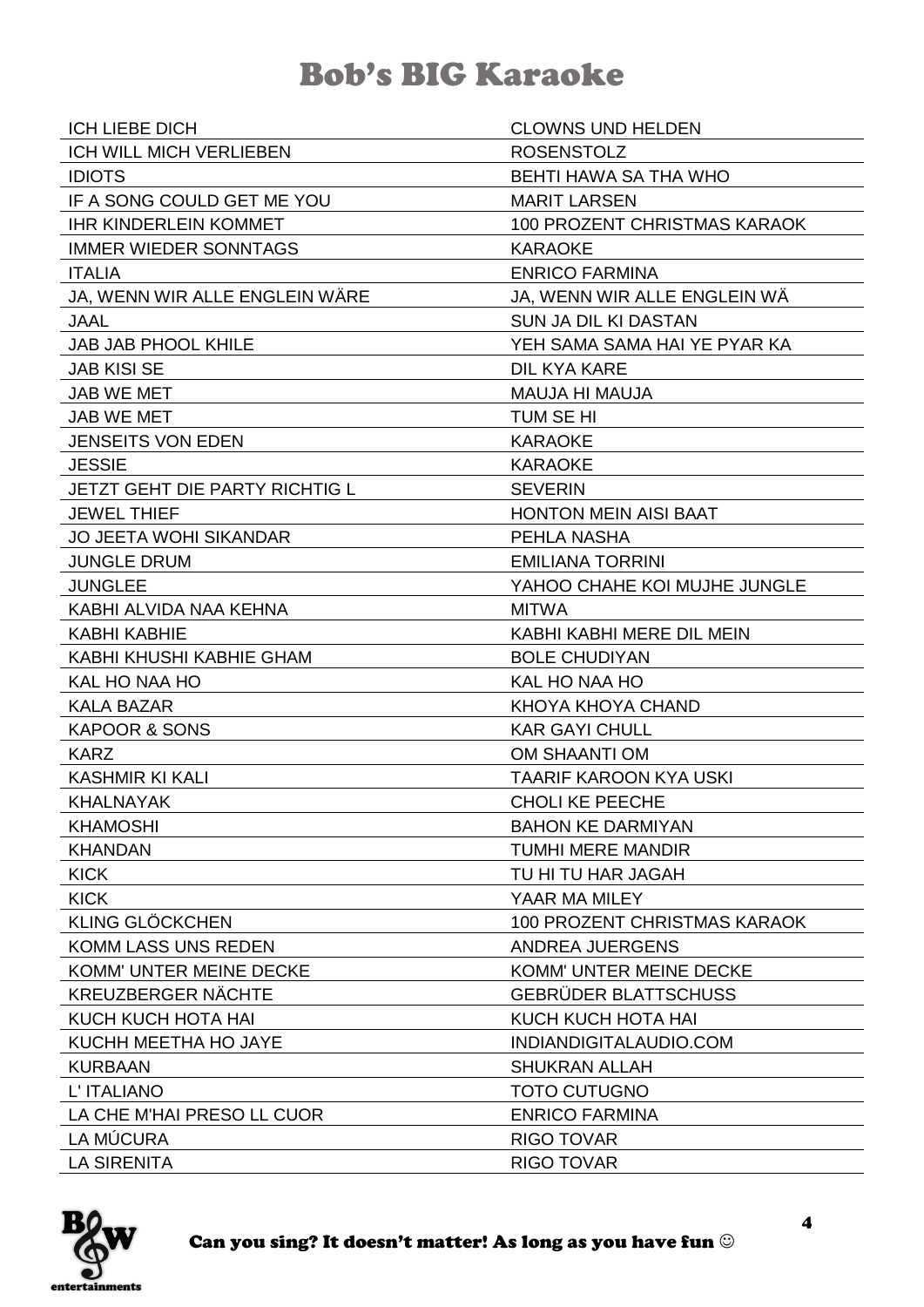| LA SIRENITA (PISTA CON VOZ)           | <b>RIGO TOVAR</b>                   |
|---------------------------------------|-------------------------------------|
| LA STRADA NEL BOSCO                   | <b>ENRICO FARMINA</b>               |
| LAGAAN                                | O RE CHORI                          |
| <b>LAGNE LAGE HO</b>                  | INDIANDIGITALAUDIO.COM              |
| <b>LAILOLA</b>                        | <b>DONATELLA</b>                    |
| <b>LAMENTO DE AMOR</b>                | <b>RIGO TOVAR</b>                   |
| LASST UNS FROH UND MUNTER SEIN        | <b>100 PROZENT CHRISTMAS KARAOK</b> |
| LAURA NON C'È                         | <b>NEK</b>                          |
| LEISE RIESELT DER SCHNEE              | 100 PROZENT CHRISTMAS KARAOK        |
| LIEBE AUF ZEIT                        | <b>BERNHARD BRINK</b>               |
| LIEDER DER NACHT                      | LIEDER DER NACHT                    |
| LIESCHEN, LIESCHEN                    | <b>ALPENSEPP</b>                    |
| LOGO, LOGO                            | <b>SCHÜRZENJÄGER</b>                |
| LOVE AAJ KAL                          | YE DOORIYAN                         |
| LOVE IS THE PRICE                     | <b>KARAOKE</b>                      |
| <b>MADHUMATI</b>                      | AAJA RE PARDESI                     |
| <b>MAHAL</b>                          | AYEGA AANEWALA                      |
| <b>MAINE PYAR KIYA</b>                | <b>DIL DEEWANA</b>                  |
| <b>MAMA LEONE</b>                     | <b>BINO</b>                         |
| MAMBO NO. 5                           | <b>KARAOKE</b>                      |
| <b>MAMMA</b>                          | <b>ENRICO FARMINA</b>               |
| MANCHMAL MÖCHTE ICH SCHON MIT         | <b>ROLAND KAISER</b>                |
| <b>MELA</b>                           | YEH ZINDAGI KE MELE                 |
| <b>MERE JEEVAN SAATHI</b>             | <b>MERE DIL KE CHAIN</b>            |
| MI AMIGA, MI ESPOSA Y MI AMANT        | <b>RIGO TOVAR</b>                   |
| MI AMIGA, MI ESPOSA, MI AMANTE        | <b>RIGO TOVAR</b>                   |
| MI MATAMOROS QUERIDO                  | <b>RIGO TOVAR</b>                   |
| MI MATAMOROS QUERIDO (PISTA CO        | <b>RIGO TOVAR</b>                   |
| MIT DEM NAECHSTEN FLIEGER             | ROSANNA ROCCI                       |
| <b>MOHRA</b>                          | <b>TIP TIP BARSA PAANI</b>          |
| <b>MORGEN KINDER WIRD'S WAS GEBEN</b> | <b>100 PROZENT CHRISTMAS KARAOK</b> |
| MORGEN KOMMT DER WEIHNACHTSMAN        | <b>100 PROZENT CHRISTMAS KARAOK</b> |
| <b>MOSKAU</b>                         | <b>DSCHINGHIS KHAN</b>              |
| <b>MR INDIA</b>                       | <b>KATE NAHIN KAT TE</b>            |
| MUGHAL-E-AZAM                         | PYAR KIYA TO DARNA KYA              |
| <b>MUQADDAR KA SIKANDAR</b>           | <b>SAATHI RE</b>                    |
| <b>NAGIN</b>                          | <b>MAN DOLE MERA TAN DOLE</b>       |
| <b>NAMAK HALAAL</b>                   | <b>JAWANI JANEMAN</b>               |
| <b>NASEEB</b>                         | <b>MERE NASEEB MEIN</b>             |
| <b>NAYA DAUR</b>                      | UDE JAB JAB ZULFEIN TERI            |
| <b>NEEL KAMAL</b>                     | AAJA TUJHKO PUKARE MERA PYAR        |
| <b>NEW DIVIDE</b>                     | <b>LINKIN PARK</b>                  |
| <b>NIE WIEDER</b>                     | <b>KARAOKE</b>                      |
| NIE WIEDER ALKOHOL                    | ILLEGAL 2001                        |

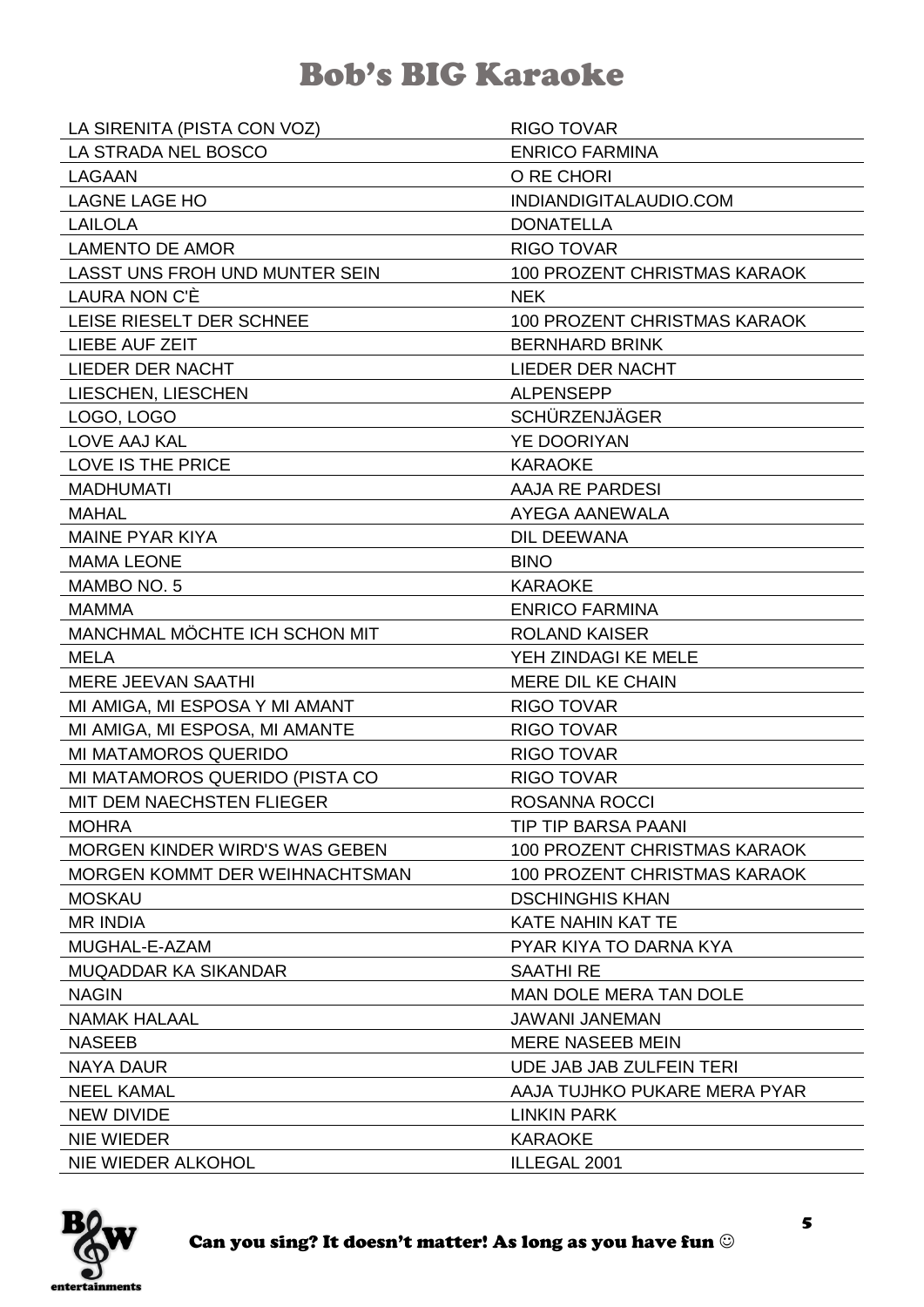| <b>NO TENGO</b>                | <b>STEFANO ROTA</b>                 |
|--------------------------------|-------------------------------------|
| NON TI SCORDAR DI ME           | <b>ENRICO FARMINA</b>               |
| NORD SUD OVEST EST             | 883                                 |
| <b>NOT FAIR</b>                | <b>LILLI ALLEN</b>                  |
| O SOLE MIO                     | <b>DARIO SEBASTIANI</b>             |
| <b>OBER ZACK'N HELLES</b>      | <b>BERND STELTER</b>                |
| OH QUE GUSTO DE VOLVERTE A VER | <b>RIGO TOVAR</b>                   |
| <b>OH TANNENBAUM</b>           | <b>100 PROZENT CHRISTMAS KARAOK</b> |
| OH, DU FRÖHLICHE               | <b>100 PROZENT CHRISTMAS KARAOK</b> |
| OM SHANTI OM                   | <b>DEEWANGI DEEWANGI</b>            |
| <b>OMKARA</b>                  | <b>BEEDI</b>                        |
| ONCE UPON A TIME IN MUMBAI     | PEE LOON                            |
| ONCE YOU DRINK TEQUILA         | Ö LA PALÖMA BOYS                    |
| <b>PAKEEZAH</b>                | <b>CHALTE CHALTE</b>                |
| <b>PARLA PIU PIANO</b>         | <b>ENRICO FARMINA</b>               |
| <b>PAYING GUEST</b>            | CHOD DO ANCHAL ZAMANA KYA KA        |
| POLONÄSE BLANKENESE            | <b>WENDEHALS, GOTTLIEB</b>          |
| <b>PREM ROG</b>                | YEH GALIYAN YEH CHAUBARA            |
| <b>PRIMAVERA</b>               | <b>JAMES BLUNT + LARA PAUSINI</b>   |
| PUMP AB DAS BIER               | <b>WERNER WICHTIG</b>               |
| <b>PYAASA</b>                  | JANE WOH KAISE LOG THE              |
| <b>PYAR KITNA</b>              | <b>HUMEIN THUMSE</b>                |
| QAYAMAT SE QAYAMAT TAK         | AE MERE HUMSAFAR                    |
| <b>QURBANI</b>                 | AAP JAISA KOI                       |
| <b>RA ONE</b>                  | <b>CHAMMACK CHALLO</b>              |
| <b>RACE</b>                    | PEHLI NAZAR MEIN                    |
| <b>RAEES</b>                   | <b>ZAALIMA</b>                      |
| <b>RAJA HINDUSTANI</b>         | <b>PARDESI PARDESI</b>              |
| <b>RAJKUMAR</b>                | SAREE KE FALL SA                    |
| <b>RAM TERI GANGA MAILI</b>    | <b>SUN SAHIBA SUN</b>               |
| <b>RATTAN</b>                  | <b>ANKHIYAN MILAKE</b>              |
| <b>RELEASE ME</b>              | <b>AGNES</b>                        |
| <b>RIVERS OF BABYLON</b>       | <b>BONEY M</b>                      |
| ROLLO, DER WIKINGER            | <b>TORFROCK</b>                     |
| ROTE SONNE, WEITES LAND        | <b>KARAOKE</b>                      |
| ROTI KAPADA AUR MAKAAN         | <b>MAIN NA BHOOLUNGA</b>            |
| <b>ROY</b>                     | CHITTIYAAN KALAIYAAN                |
| <b>SAAJAN</b>                  | DEKHA HAI PEHLI BAAR                |
| <b>SANAM</b>                   | O MERE DIL KE CHAIN                 |
| <b>SANAM RE</b>                | <b>SANAM RE</b>                     |
| <b>SANGAM</b>                  | <b>BOL RADHA BOL</b>                |
| <b>SANTA LUCIA</b>             | <b>ENRICO FARMINA</b>               |
| SCHENK MIR NOCH EINE STUNDE    | <b>UDO JÜRGENS</b>                  |
| SCHIFFBRUCH IN MEINER SEELE    | <b>KRISTINA BACH</b>                |

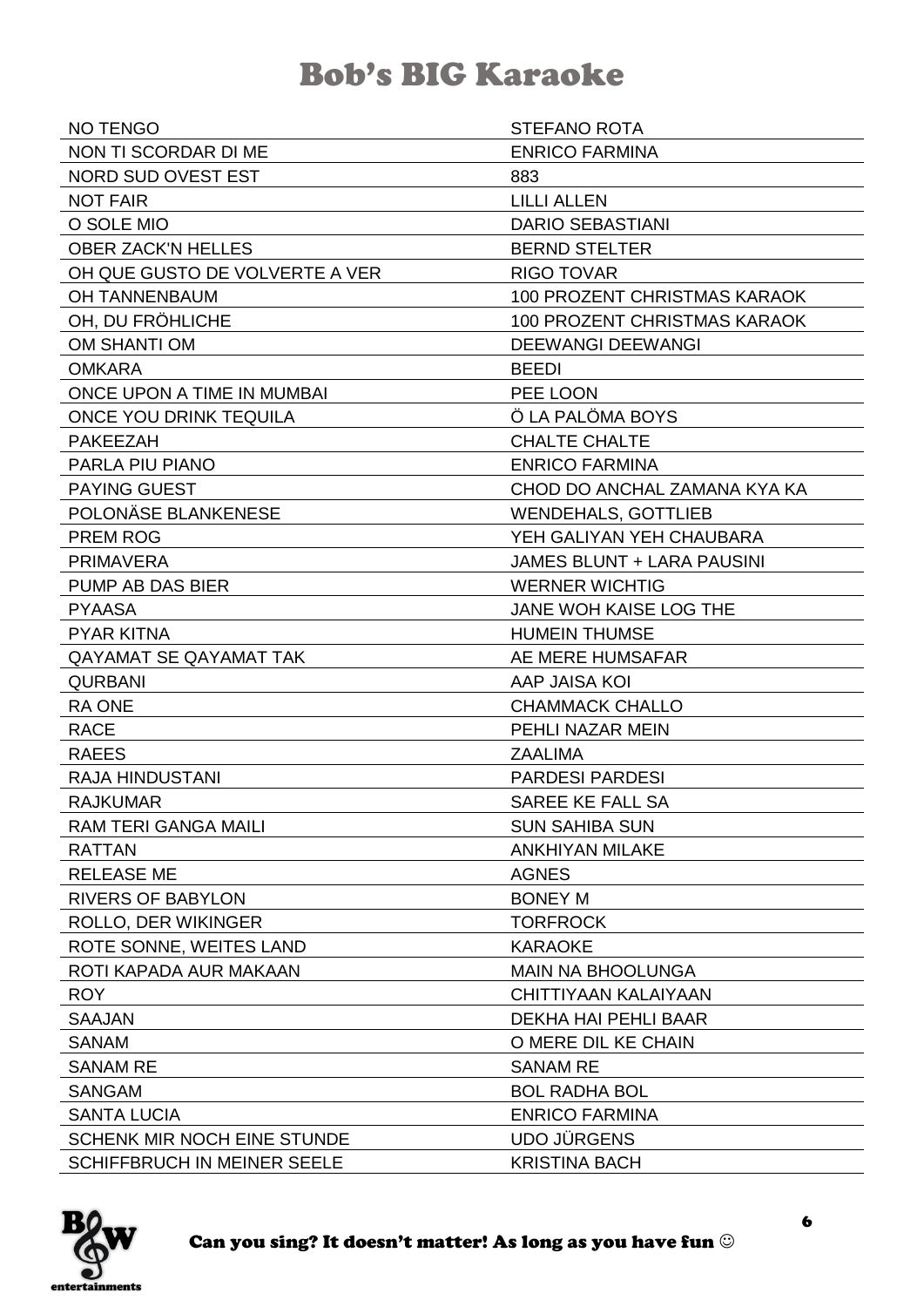| <b>SCHIFOAN</b>                       | AMBROS, WOLFGANG                    |
|---------------------------------------|-------------------------------------|
| <b>SCHNAPS, DAS WAR SEIN LETZTES</b>  | <b>TOM ANGELRIPPER</b>              |
| <b>SHARAZAN</b>                       | AL BANO & ROMINA POWER              |
| <b>SHOLAY</b>                         | YEH DOSTI                           |
| SHREE 420                             | PYAR HUA IQRAR HUA                  |
| SIEBEN FÄSSER WEIN                    | <b>ROLAND KAISER</b>                |
| <b>SILSILA</b>                        | <b>DEKHA EK KHWAB</b>               |
| SOMMERNACHT IN ROM                    | <b>GG ANDERSON</b>                  |
| <b>STADT</b>                          | <b>CASSANDRA STEEN</b>              |
| <b>STATES</b>                         | <b>MAST MAGAN</b>                   |
| <b>STILLE NACHT</b>                   | 100 PROZENT CHRISTMAS KARAOK        |
| <b>STRONG ENOUGH</b>                  | <b>KARAOKE</b>                      |
| <b>SULTAN</b>                         | <b>BABY KO BASS PASAND HAI</b>      |
| <b>SULTAN</b>                         | <b>JAG GHOOMEYA</b>                 |
| <b>SURAJ</b>                          | <b>BAHARON PHOOL BARSAO</b>         |
| SÜSSER DIE GLOCKEN NIE KLINGEN        | <b>100 PROZENT CHRISTMAS KARAOK</b> |
| <b>TAARE ZAMEEN PAR</b>               | <b>MAA</b>                          |
| <b>TANZ DEN REHAKLES</b>              | DJ OETZI                            |
| <b>TEESRI MANZIL</b>                  | O HASEENA ZULFO WALI                |
| <b>TEZAAB</b>                         | EK DO TEEN                          |
| THE PROMISE YOU MADE                  | <b>KATE RYAN</b>                    |
| THIS IS THE WORLD WE LIVE IN          | <b>ALCAZAR</b>                      |
| TI AMO                                | <b>UMBERTO TOZZI</b>                |
| TOCHTER ZION, FREUE DICH              | 100 PROZENT CHRISTMAS KARAOK        |
| TU SEI L'UNICA DONNA PER ME           | <b>ALAN SORRENTI</b>                |
| <b>UMRAO JAAN</b>                     | IN ANKHON KI MASTI                  |
| UN AMORE COSI GRANDE                  | <b>ENRICO FARMINA</b>               |
| UNA NOTTE SPECIALE                    | <b>ALICE</b>                        |
| UND IN VAL CAMPANO IST FRÜHLIN        | <b>KARAOKE</b>                      |
| <b>VA PENSIERO</b>                    | <b>ZUCCHERO</b>                     |
| <b>VEER-ZAARA</b>                     | <b>TERE LIYE</b>                    |
| <b>VERDAMMT ICH LIEB' DICH</b>        | <b>VARIOUS</b>                      |
| <b>VERLIEBEN, VERLOREN, VERGESSEN</b> | PETRY, WOLFGANG                     |
| <b>VICKY DONOR</b>                    | <b>PANI DA RANG</b>                 |
| <b>VIVA LA NOCHE</b>                  | <b>KARAOKE</b>                      |
| <b>WAKE UP SID</b>                    | <b>GOONJA SA HAI KOI IKTARA</b>     |
| <b>WARUM TRAUMST DU</b>               | <b>ANDREA BERG</b>                  |
| WE ARE THE CHAMPIONS                  |                                     |
|                                       | <b>QUEEN</b>                        |
| WENN DER HAFER STICHT                 | <b>ANTONIA</b>                      |
| WENN EIN STERN VOM HIMMEL FAEL        | <b>UDO JUERGENS</b>                 |
| <b>WHEN LOVES TAKES OVER</b>          | DAVID GUETTA + KELLY ROWLAND        |
| WHERE DO YOU GO                       | <b>KARAOKE</b>                      |
| <b>WIR HABEN EIN IDOL</b>             | <b>LORD ULLI</b>                    |